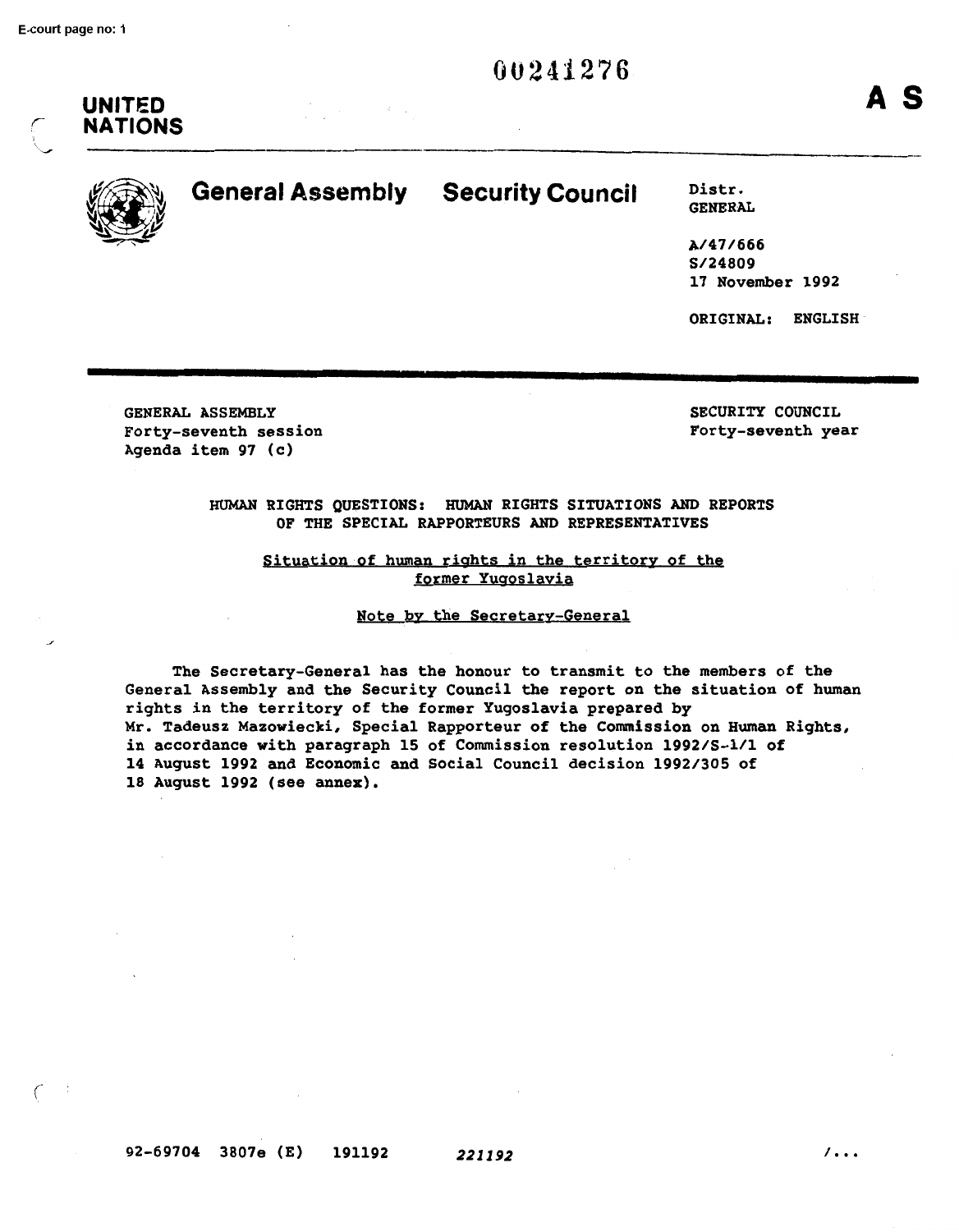**A/47/666 S/24809**  English Page 29

97. The citizens of Serbia are deprived of the effective methods used in a democratic society to influence the policy of their Government. As a result, the Serbian population at large is a victim of the consequences of a policy which it cannot influence. This confirms once again the notion that full enjoyment of human rights is impossible without democratic development in a society.

98. The human rights situation in Serbia, in particular the development of political rights and freedoms, will have a very strong influence on the situation throughout the region.

#### A. Kosovo

99. Since the inception of his mandate, the Special Rapporteur has received alarming reports from various sources inside and outside the country describing the tense situation in Kosovo, in particular as regards the different forms of discrimination suffered by the Albanian population, which constitutes the majority.

100. One of the major current problems brought to the Special Rapporteur's attention concerns discrimination against Albanians in labour relations. Since the administration in Kosovo was taken over by the Serbian Government on 5 July 1990, thousands of ethnic Albanian workers in government and public enterprises have been dismissed from their jobs and many were replaced by workers from Serbia and Montenegro. In this regard the Special Rapporteur was provided with the official gazette of the Socialist Republic of Serbia dated 30 March 1990 containing a programme for the establishment of peace, liberty, democracy and prosperity in the autonomous province of Kosovo. Paragraph 17 of the operative plan of this programme stated that workers from Serbia and Montenegro were to be sent immediately to Kosovo to replace striking Albanian workers who were subsequently dismissed. The same paragraph called for the promulgation of laws facilitating the recruitment of Serbian and Montenegran **workers** in Kosovo.

101. Subsequently, on 26 July 1990, the Serbian parliament passed a law, called "Special Circumstance", on labour relations in Kosovo which facilitated **dismissals** based on arbitrary criteria and at the same time allowed recruitment of Serbs for posts in Kosovo. Workers of Albanian origin were obliged to sign, before being hired or in order not to be dismissed, a document attesting that they accepted the political and other measures taken by the Serbian authorities in Kosovo. According to many reports received, those who refused not only lost their jobs but many were expelled from their apartments. Many workers were dismissed because they persisted in using the Albanian language at work while the authorities had ordered the use of the Serbian language and the Cyrillic alphabet in public.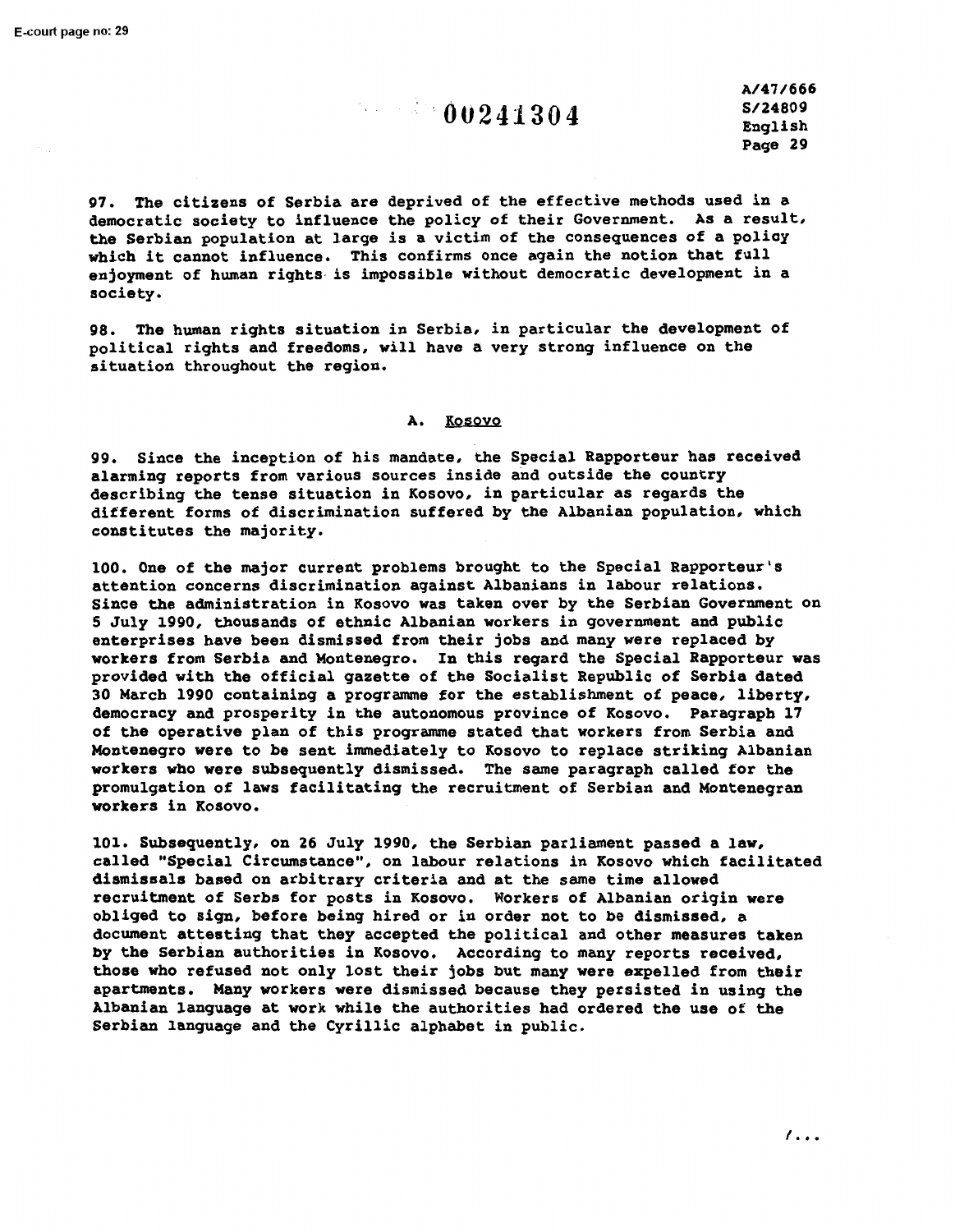**A/47/666 S/24809**  English Page 30

102. It should be noted that the mass discrimination against Albanian **workers**  in Kosovo is contrary to the International Labour Organisation (ILO) Convention concerning Discrimination in Respect of Employment and Occupation, 1958 (No. 111), the Convention concerning Freedom of Association and Protection of the Right to Organise, 1948 (No. 87), and the Convention concerning the Application of the Principles of the Right to Organise and to Bargain Collectively, 1949 (No. 98) to which Yugoslavia is a party. The International Labour Office has reported that industrial plants have been dismantled and transferred to Serbia. The textile factory "Kuzla" in Glogova and the construction firm "Put" have been closed and the machinery sent to Serbia. In Jakovica the central telephone system was dismantled and sent out of Kosovo without being replaced.

103. Furthermore, ILO provided the Special Rapporteur with copies of the following allegations submitted by the Union of Independent Trade Unions of Kosovo: (a) Yugoslav authorities have refused to give effect to the Union's application for registration; (b) the authorities concerned have refused to recognize the Union as an interested party in the collective bargaining process; (c) many workers and trade union officers who are members of the Union have been dismissed by reason of their participation in a strike and their refusal to be members of the Serbian Trade Union. These allegations are at present under consideration by the competent ILO organs.

104. Over 300,000 Albanians decided to leave Kosovo during the past three years, since they were not able to sustain a minimally adequate living there. Many observers fear that this movement is being provoked in many ways by the Serbian authorities and will progressively change the ethnic structure of Kosovo.

105. The policy of mass dismissal has also affected the education system. With thousands of teachers dismissed because they refused to teach the new curricula instituted by the Government of the Republic of Serbia in 1990, there has been a gradual loss of access to education by students of Albanian origin. This has not only affected primary and secondary education but also the university level. It has been estimated that some 400,000 children in Kosovo have not attended school for approximately two years because many parents did not agree to their children being taught according to the Serbian curricula. The Special Rapporteur has been informed that some dismissed Albanian professors have been offering private instruction, but in some instances police have reportedly prevented pupils from attending these courses.

106. Albanian organizations have reported that over 27,000 teachers have not been paid since April 1992. More than 800 university staff were said to have been dismissed. Reportedly, there are still a few primary schools following curricula in Albanian, but no secondary schools teach the Albanian language. On 12 October 1992, tens of thousands of Albanians demonstrated for one hour in Prishtina as well as in other towns of Kosovo, demanding the re-establishment of Albanian curricula in schools instead of teaching systems imposed by the Serbian authorities.

 $\overline{\phantom{a}}$ ...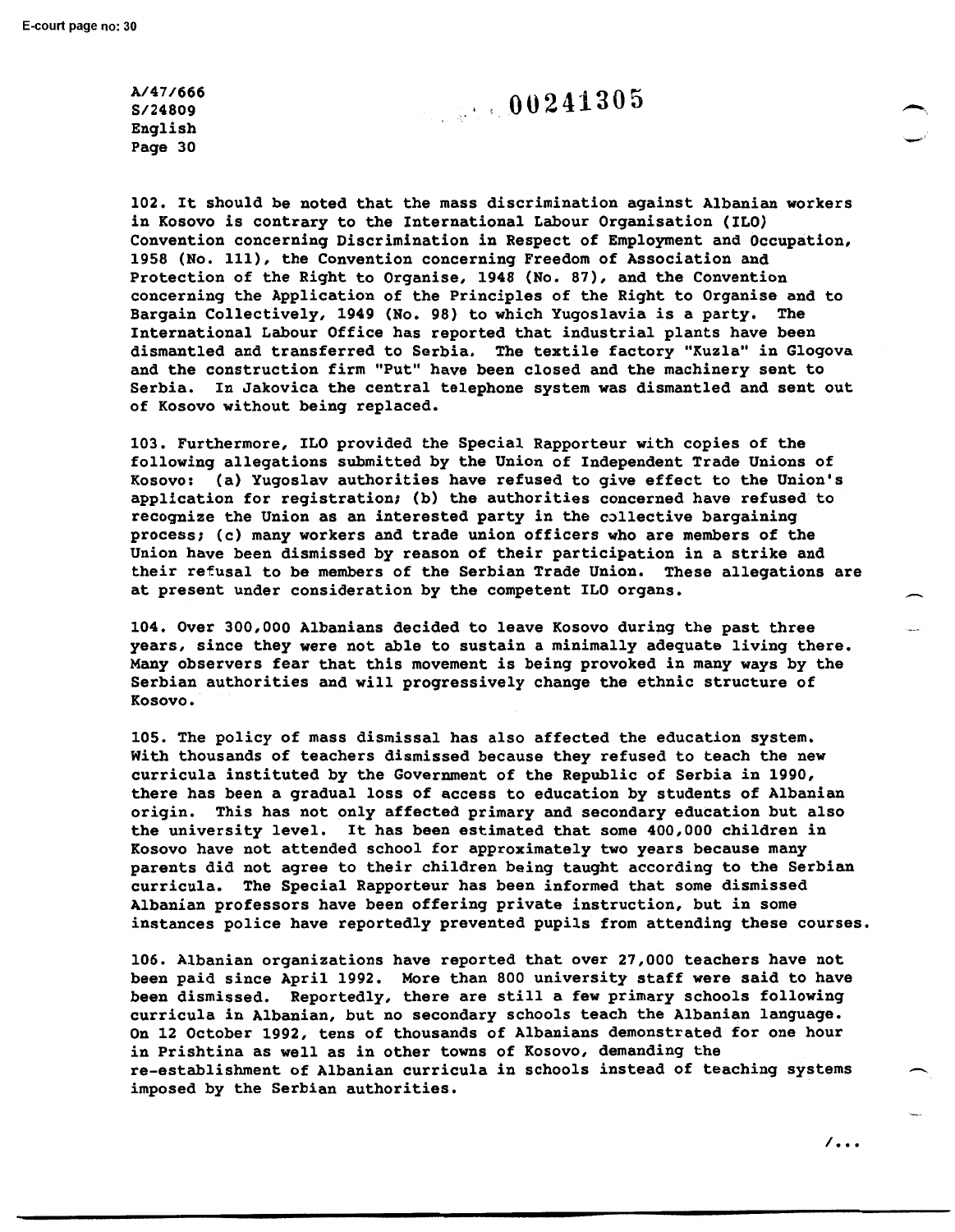A/47/666 **S/24809**  English Page 31

107. Another serious problem concerns freedom of information. Although the Serbian administration informed the Special Rapporteur that the Albanian community had more than 15 hours of radio programmes per day and was permitted to publish 15 periodicals in the Albanian language, the Albanians reported a much more restricted policy. According to them, only four periodicals are being published in Albanian at the present time, namely, Bujku (5-6 issues a week), Shkendija and Fiala (both once every fortnight), and Zeri (once a **week).** The existing limitations are also due to the fact that the entire printing and distribution system is controlled by the Government. As regards Albanian radio programmes, the Special Rapporteur was informed by leaders of the Albanian community that on average only some 15 minutes per day were being broadcast in Albanian, consisting mainly of a translation of a Serbian news programme. However, occasionally, especially during the visit of foreign missions, Albanian programmes are extended.

108. According to Albanian sources, 296 Albanian judges have been dismissed without reasons being given for their dismissal; moreover, Serbian judges have been appointed in their place. In addition to these arbitrary dismissals there are serious doubts about the independence of the judiciary. Furthermore, Albanian attorneys have very limited access to files, which also threatens the impartiality of the administration of justice.

109. Amnesty International reported recently that 19 ethnic Albanians were tried by the district court in Pee on charges of "association for the purpose of carrying out hostile activity" and "undermining the territorial integrity of Yugoslavia" under articles 116 and 136 of the Criminal Code of Yugoslavia and received prison sentences of between one and seven years. Many irregularities, especially with regard to the role of lawyers during the trials, have been reported regarding these cases.

110. Many allegations have been received concerning torture in police stations as well as police brutality against demonstrators, university students and high school pupils. The most frequently alleged form of ill-treatment consists of beatings with rubber truncheons and rifle butts. Complaints against the perpetrators of such abuses have frequently remained without result.

111. The Special Rapporteur on the question of torture and the medical expert accompanying the mission visited the municipal prison in Prishtina. In this prison pre-trial detainees were held together with prisoners who had been sentenced for up to six months. Testimonies were heard about an alleged case of severe maltreatment. After having consulted the file, including medical data, they came to the conclusion that it was improbable that the alleged maltreatment had occurred.

112. They also interviewed 25 witnesses who in various towns in Kosovo had been victims of police brutality when mass demonstrations against the closure of schools were violently dispersed on 12 and 13 October 1992. Without exception, their bodies showed severe bruises and sometimes serious wounds, e.g., of the eyes. It was said that the authorities had been duly given seven